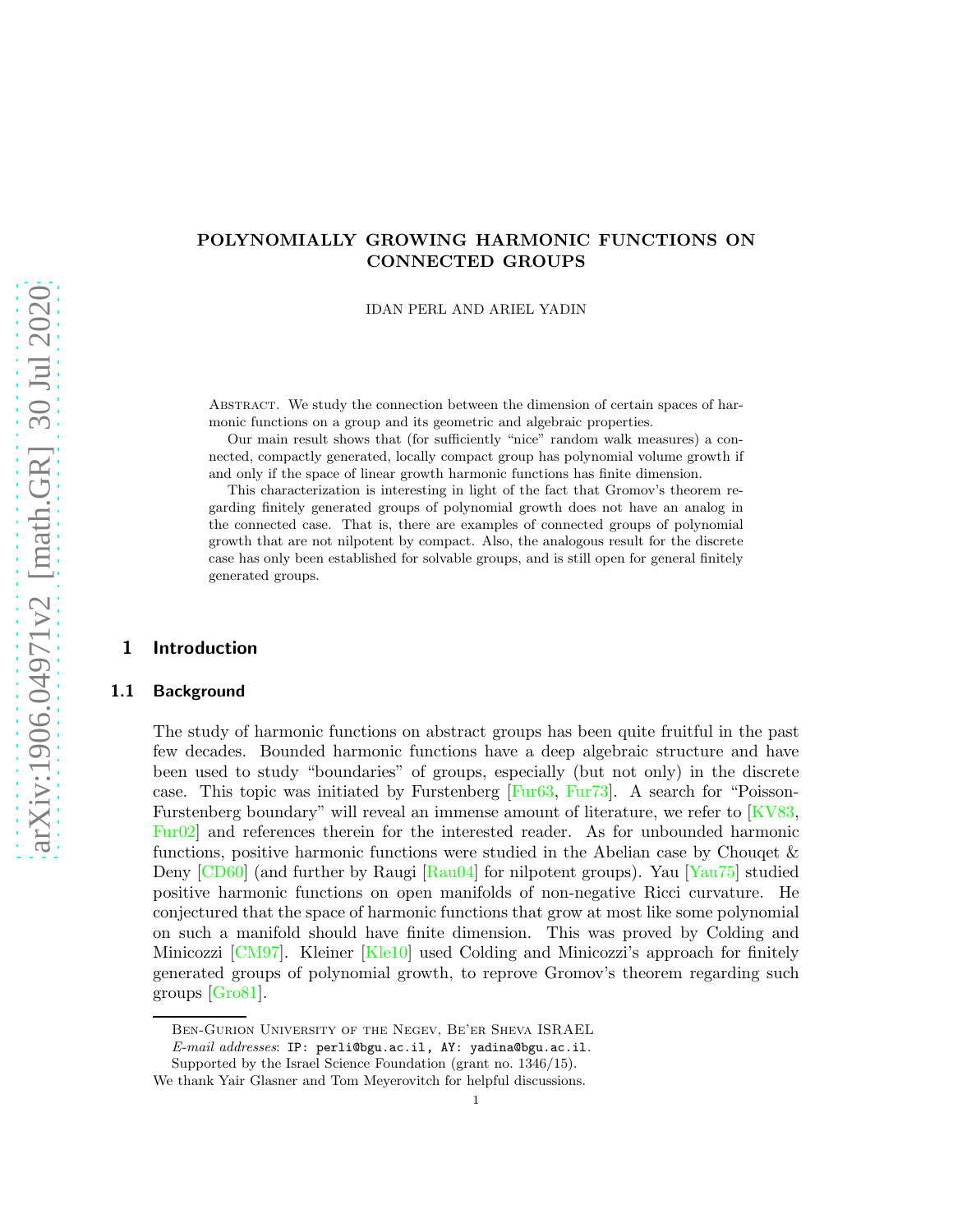#### 2 IDAN PERL AND ARIEL YADIN

These works bring to light a connection between algebraic properties (nilpotence), analytic properties (harmonic functions and random walks) and geometric properties (volume growth, curvature). They motivate the following meta-questions: Given a group G, and some space of harmonic functions on G, what can be said about the dimension of the space and its relation to the algebraic and geometric properties of the group? Is the dimension independent of the choice of specific random walk? Does the finiteness of the dimension depend only on the group's algebraic properties? In general, one would like to understand the structure of representations of the group given by its canonical action on some specific space of harmonic functions; how do these representations vary as the underlying random walk measure is changed?

An example for a precise formulation of one such question is the following conjecture, which has been open for quite some time.

**Conjecture 1** Let G be a compactly generated locally compact group. Let  $\mu, \nu$  be two symmetric, adapted probability measures on  $G$ , with an exponential tail. Then,  $(G, \mu)$  is Liouville if and only if  $(G, \nu)$  is Liouville.

Here  $(G, \mu)$  is Liouville means that any bounded  $\mu$ -harmonic function is constant. It is well known that the space of bounded harmonic functions is either only the constant functions *(i.e.* Liouville) or has infinite dimension. (For finitely generated groups this is also an easy consequence of Theorem [6](#page-5-0) or Theorem [9](#page-6-0) below.) So an equivalent formulation of the above conjecture is that the dimension of the space of bounded harmonic functions does not depend on the specific choice of (nicely behaved) measure  $\mu$ .

As stated, this question regarding bounded harmonic functions has been open for a while. This is part of the motivation for the following conjecture, from [\[MY16\]](#page-17-10).

<span id="page-1-0"></span>**Conjecture 2** Let G be a compactly generated locally compact group. Let  $\mu$  be a symmetric, adapted probability measure on  $G$ , with an exponential tail. Then,  $G$  has polynomial growth if and only if the space of linearly growing  $\mu$ -harmonic functions on G is finite dimensional.

Note that a group G with measure  $\mu$  may be Liouville but still have an infinite dimension of linearly growing harmonic functions (see e.g. [\[KV83,](#page-17-2) [MY16\]](#page-17-10) and below for examples).

In [\[MY16\]](#page-17-10) this conjecture is verified for G finitely generated and (virtually) solvable. In fact, it is known that for finitely generated  $G$ , the dimension of the space of linear growth harmonic functions is either infinite or some number independent of the choice of specific measure, see [\[MPTY17\]](#page-17-11).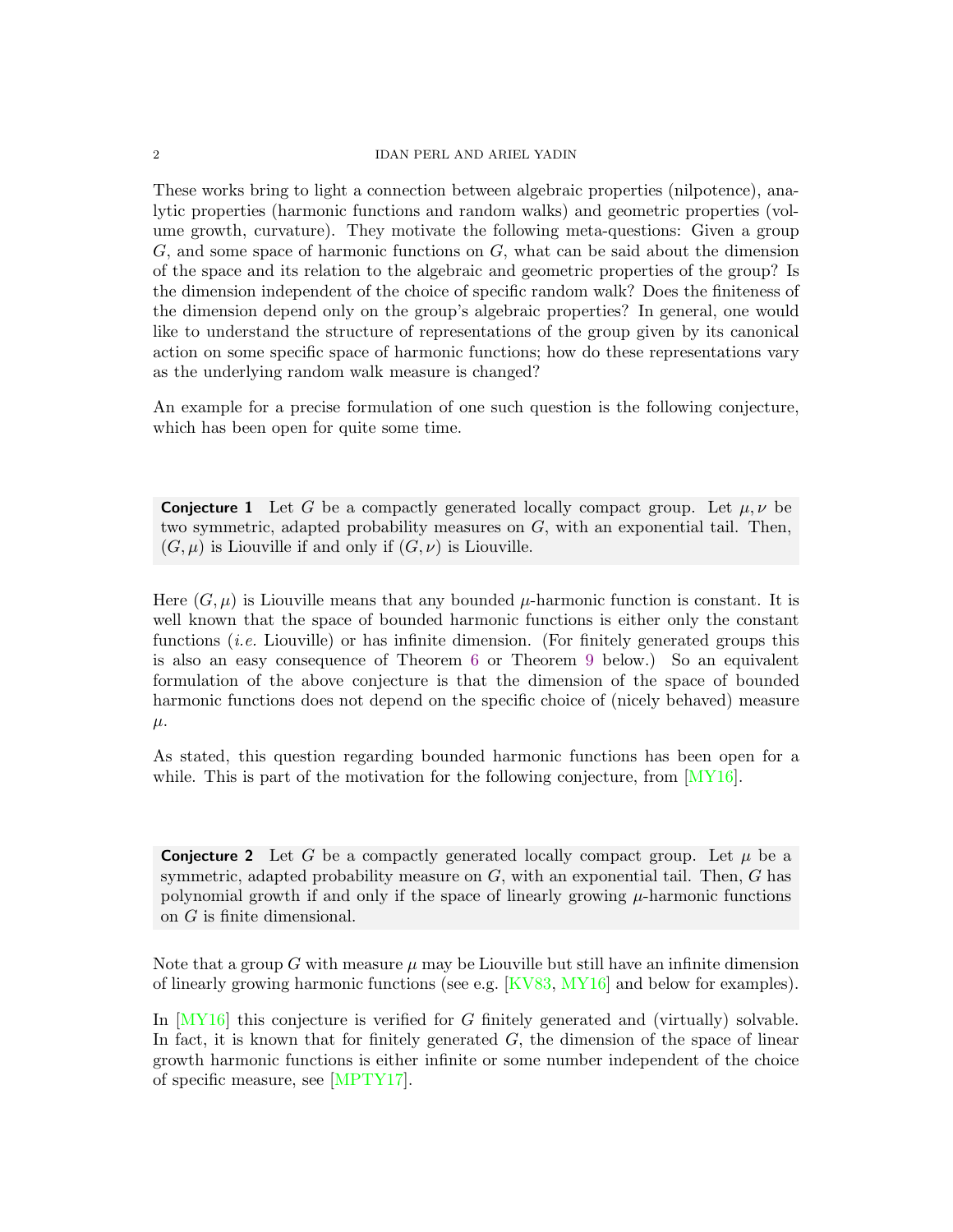The main result of this paper is a proof of Conjecture [2](#page-1-0) for *connected* topological groups. In order to precisely state the results we introduce some notation.

#### 1.2 Notation and main results

Let G be a compactly generated locally compact (CGLC) group, and fix K a compact generating set. Assume it is symmetric (*i.e.*  $K = K^{-1} = \{x^{-1} : x \in K\}$ ). Let  $K^n =$  ${x_1x_2 \cdots x_n : x_1, \ldots, x_n \in K}$ . K induces a metric on G by

$$
d_K(x, y) = d_K(1, x^{-1}y) := \min\{n : x^{-1}y \in K^n\}
$$

and we use the notation  $|x| = |x|_K = d_K(1, x)$ . Note that this metric is left invariant, that is  $d_K(x, y) = d_K(zx, zy)$ , and that for two choices of generating sets  $K_1$  and  $K_2$ , the respective metrics are bi-Lipschitz, *i.e.* there exists a constant  $c = c(K_1, K_2) > 0$ such that  $c^{-1}|x|_{K_1} \le |x|_{K_2} \le c|x|_{K_1}$  for all  $x \in G$ .

### 1.2.1 Growth of a group

The growth of G is the growth rate of the sequence  $(\mathfrak{m}(K^n))_n$ , where  $\mathfrak{m} = \mathfrak{m}_K$  is the Haar measure on G normalized to  $m(K) = 1$ . We are mainly interested in polynomial growth: G is said to have **polynomial growth** if there exist constants  $C > 0, k > 0$ such that for all  $n \geq 1$  we have  $\mathfrak{m}(K^n) \leq Cn^k$ . G is said to have exponential growth if there exists some  $t > 1$  and  $c > 0$  such that  $\mathfrak{m}(K^n) \geq ct^n$  for all  $n \geq 1$ . (When G is a connected CGLC group, the growth is always either polynomial of exponential, see [\[Jen73\]](#page-17-12).) Because of the bi-Lipschitz property of the different possible metrics, the growth of G does not depend on the specific choice of K.

#### 1.2.2 Growth of functions

For functions  $f: G \to \mathbb{R}$ , define the following (perhaps infinite) quantity:

$$
||f||_{k} = \limsup_{r \to \infty} r^{-k} \sup_{|x| \le r} |f(x)|.
$$

We say that  $f: G \to \mathbb{R}$  has degree-k polynomial growth if  $||f||_k < \infty$ . In the case  $k = 1$ we say that f has linear growth. Note that  $||f||_k < \infty$  is equivalent to the existence of a constant  $c > 0$  such that  $|f(x)| \leq c(1+|x|)^k$  for all  $x \in G$ . The group G acts naturally on  $\mathbb{R}^G$  by  $(\gamma.f)(x) = f(\gamma^{-1}x)$ . By bi-Lipschitzness, the property  $||f||_k < \infty$  is independent of the choice of specific generating set (although the specific value of  $||f||_k$ does depend on the metric induced by  $K$ ).

The reader should beware to not confuse the growth of the group, and the growth of a function on the group, which are two different notions.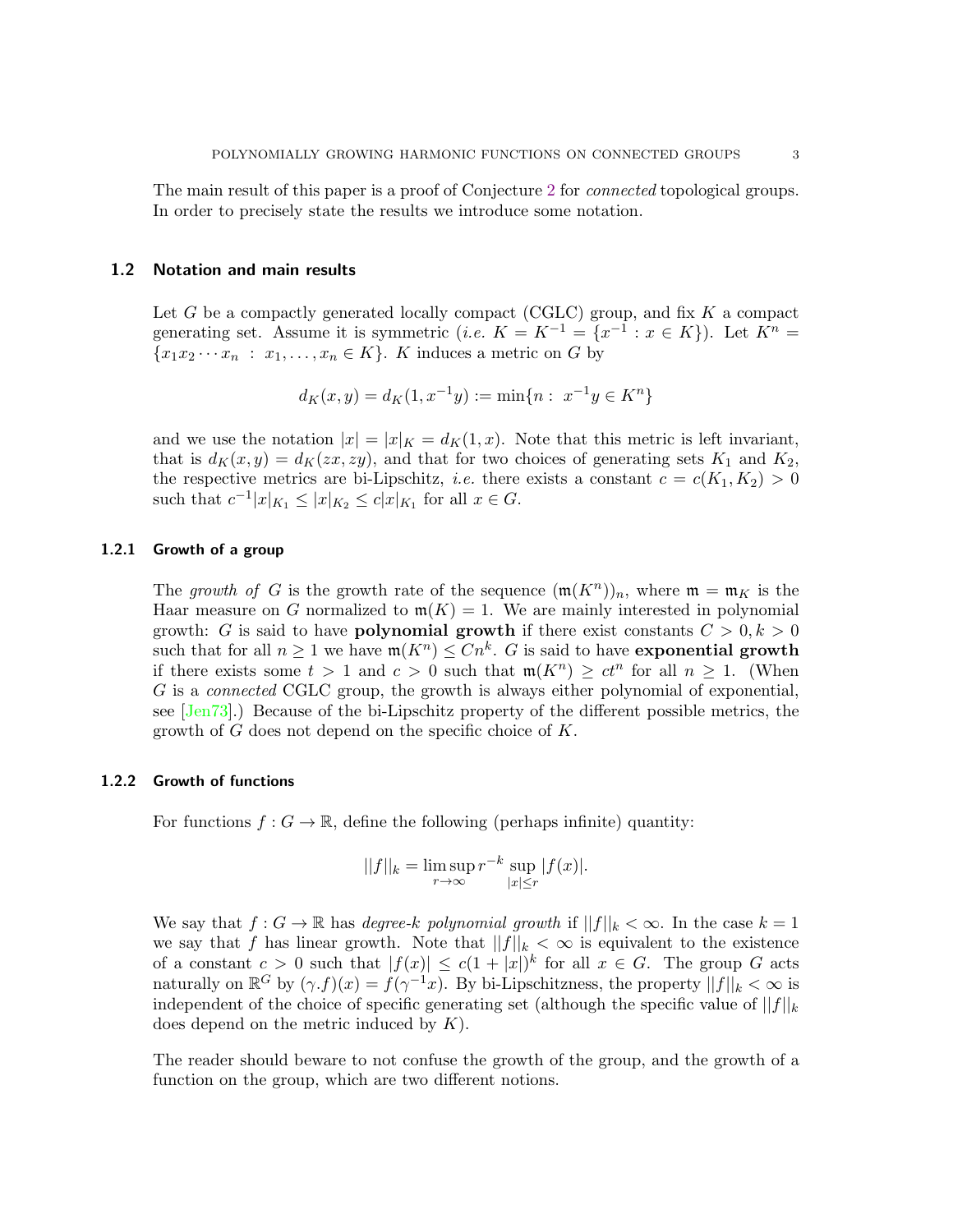#### 1.2.3 Laplacian and harmonic functions

Throughout, we will consider a probability measure  $\mu$  on G. We will always assume that

- It is *adapted*, i.e. there is no proper closed subgroup  $H \leq G$  such that  $\mu(H) = 1$ .
- It is symmetric, i.e.  $\mu(A) = \mu(A^{-1})$  for any measurable set A.
- It has a third moment, i.e.  $\int_G |s|^3 d\mu(s) < \infty$ .

For short, we call a probability satisfying these three assumption *courteous*. If  $\mu$  satisfies  $\int_G e^{\varepsilon |s|} d\mu(s) < \infty$  for some  $\varepsilon > 0$ , we say that  $\mu$  has an exponential tail. Note that the property of having a third moment or of having an exponential tail is independent of specific choice of generating set, again because the different metrics are bi-Lipschitz.

For measurable functions  $f: G \to \mathbb{R}$ , we define the Laplace operator by

$$
(\Delta_{\mu}f)(x) = f(x) - \int_{G} f(xs)d\mu(s),
$$

and we say that a function  $f : G \to \mathbb{R}$  is  $\mu$ -harmonic if  $\Delta_{\mu} f \equiv 0$ .

We can now define the space of  $\mu$ -harmonic functions with polynomial growth of degree at most k:

$$
\mathsf{HF}_k(G,\mu) := \{ f : G \to \mathbb{R} \mid \Delta_\mu f \equiv 0, \ ||f||_k < \infty \ , \ f \text{ is continuous } \}.
$$

<span id="page-3-0"></span>Note that since G acts on the left and harmonicity is checked on the right,  $HF_k(G, \mu)$  is a G-invariant subspace of  $\mathbb{R}^G$ .

### 1.3 Main result: characterization of polynomial growth

As mentioned, Gromov's theorem [\[Gro81\]](#page-17-9) characterizes the geometric property of polynomial growth of a finitely generated group by the algebraic property of containing a finite index nilpotent subgroup. However, in the connected case, there is no such characterization. In fact, it is not true that any CGLC group of polynomial growth is nilpotent by compact. One can construct a connected 2-step solvable linear group of polynomial growth that is not nilpotent by compact, see  $[Bre14, Example 7.9]$ . Is is known that connected CGLC groups have either polynomial or exponential growths. In fact, Jenkins [\[Jen73\]](#page-17-12) proves some equivalent conditions to polynomial growth, one of which is not containing a free uniformly-discrete semigroup. See [\[Jen73\]](#page-17-12) for details.

Our main result is the following theorem characterizing connected CGLC groups of polynomial growth using an analytic property, namely the finiteness of the dimension of  $HF_1$ .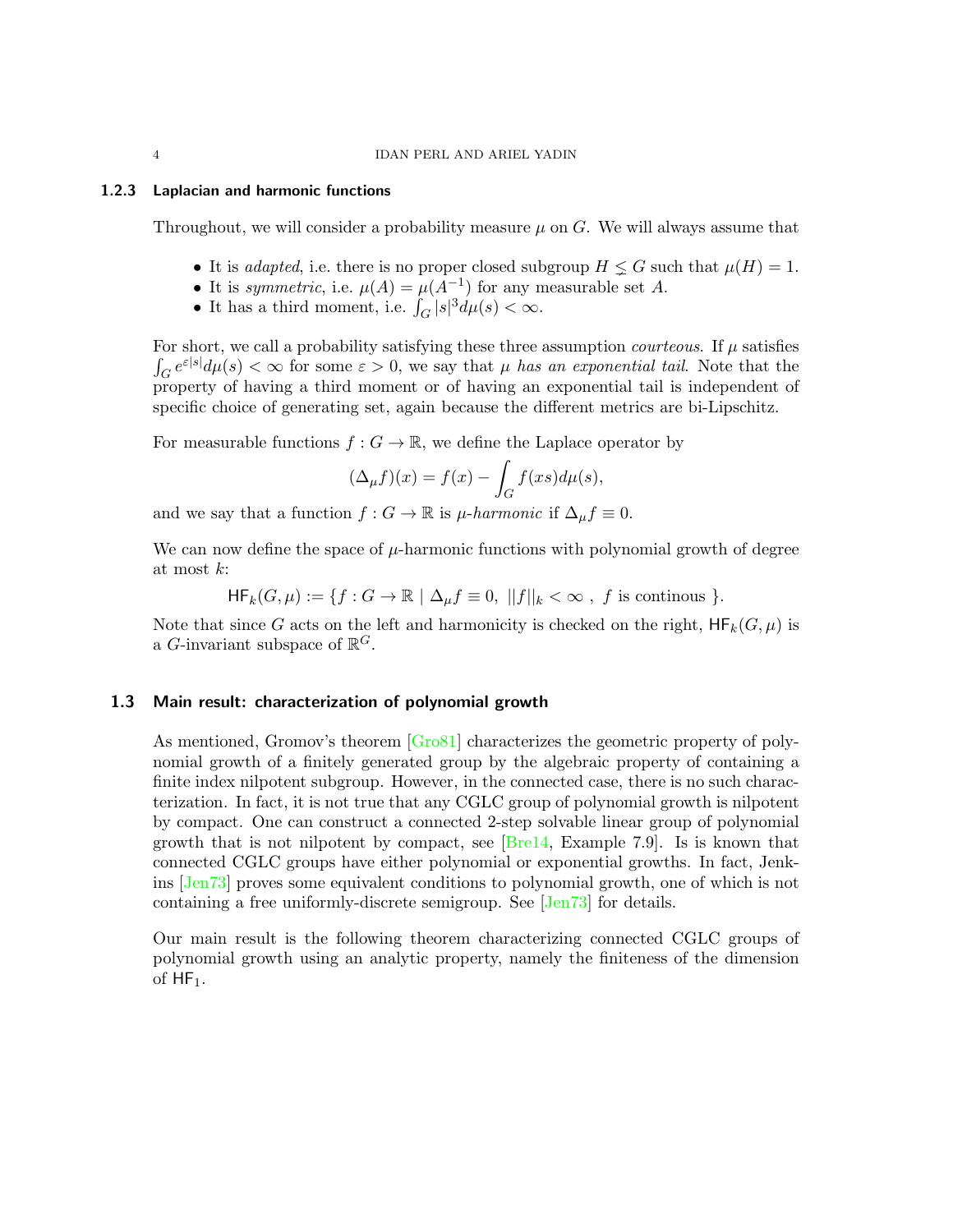<span id="page-4-0"></span>**Theorem 3** Let G be a connected CGLC group. Let  $\mu$  be a courteous measure with exponential tail. The following are equivalent:

- (1) G has polynomial growth.
- (2) For any  $k \geq 1$  we have dim  $HF_k(G, \mu) < \infty$ .
- (3) dim  $HF_1(G,\mu) < \infty$ .
- (4) The space  $HF_1(G, \mu)$  does not contain a non-constant positive function.

This is a solution of Conjecture [2](#page-1-0) for the connected case.

Here is a sketch of the main steps of the argument.

The first step uses the result of [\[BBE97\]](#page-17-14) stating that if  $G$  is a closed subgroup of the d-dimensional affine group,  $\mathcal{S}_d$ , and if G does not have polynomial growth, then there exists a non-constant positive continuous harmonic function h on G.

The second step is to show that the above positive function has linear growth. This was shown in [\[BB15\]](#page-17-15) for the case  $d = 1$ , and we extend their result to general  $d \geq 1$ .

These two steps culminate in:

<span id="page-4-2"></span>**Lemma 4** Let G be a closed subgroup of  $\mathcal{S}_d$  and let  $\mu$  be a courteous measure on G. Suppose G does not have polynomial growth, Then, there exists a continuous, non-constant positive  $\mu$ -harmonic function on G, which admits linear growth. *i.e.*  $HF_1(G, \mu)$  contains a non-constant positive function.

The proof of this lemma is in Section [2.2.](#page-9-0)

The third step is a reduction from general connected CGLC groups to the case of  $\mathcal{S}_d$ . This step utilizes heavy machinery such as the solution to Hilbert's fifth problem, which enables understanding of the structure of connected CGLC groups. Ultimately, this third step proves the following lemma. The proof is given in Section [2.3.](#page-11-0)

<span id="page-4-1"></span>**Lemma 5** Let G be a connected CGLC group and let  $\mu$  be a courteous measure on G. Then, there exists a connected closed subgroup  $G'$  of the d-dimensional affine group  $\mathcal{S}_d$ , and a courteous measure  $\mu'$  on  $G'$  such that:

- dim  $HF_1(G',\mu') \le$  dim  $HF_1(G,\mu)$ .
- If  $G'$  has polynomial growth then also  $G$  has polynomial growth.
- If there exists a non-constant positive function in  $HF_1(G',\mu')$  then there also exists a non-constant positive function in  $HF_1(G, \mu)$ .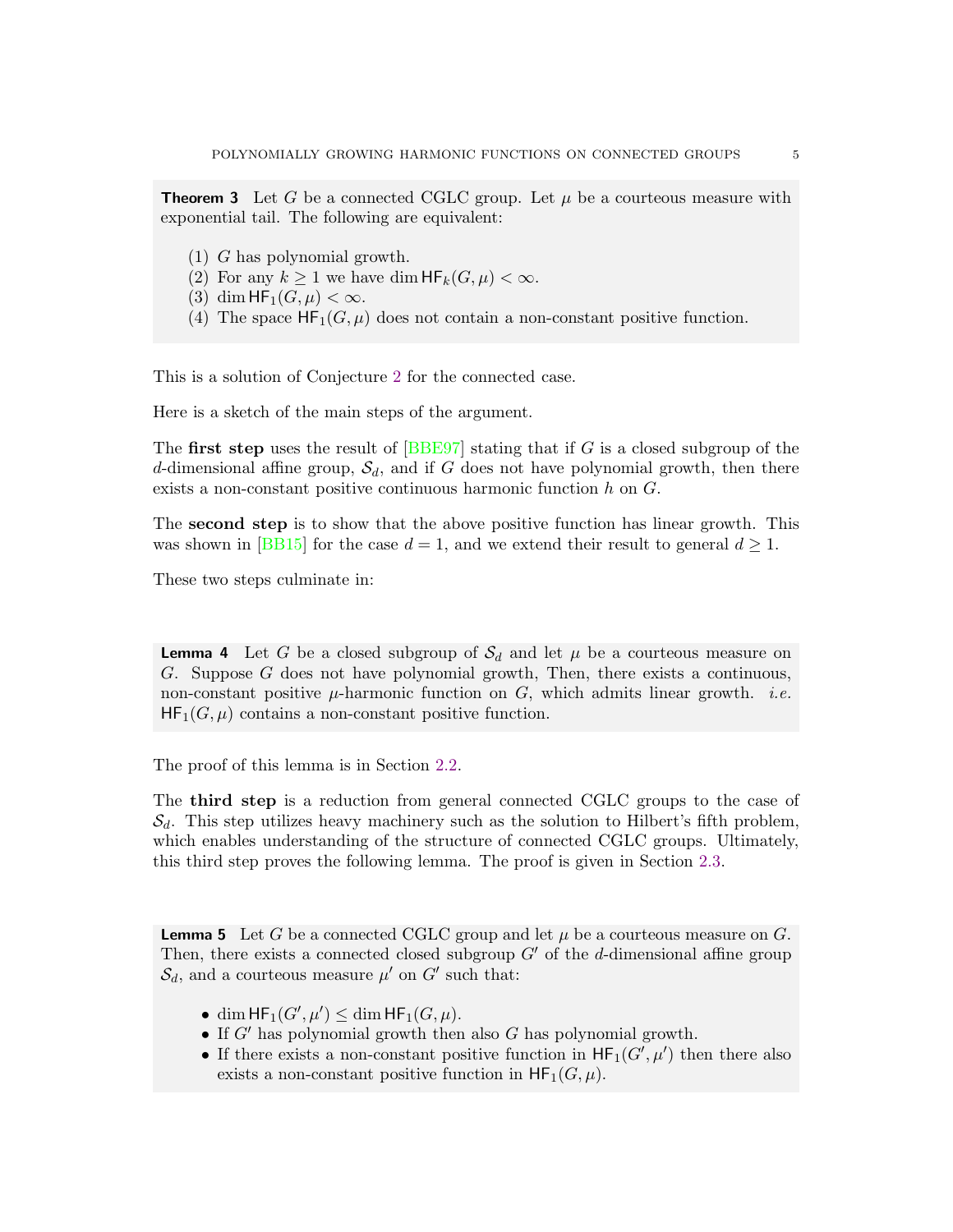For the **fourth and last step**, we want to show that  $HF_1$  has infinite dimension as soon as it admits some non-constant positive function. This is the content of the following theorem, which may be of independent interest.

<span id="page-5-0"></span>**Theorem 6** Let G be an amenable CGLC group. Let  $\mu$  be a courteous measure on G.

If dim  $HF_1(G, \mu) < \infty$ , then any  $h \in HF_1(G, \mu)$  which is positive must be constant.

Proof of Theorem [3.](#page-4-0) In [\[Per18\]](#page-17-16) it is shown that for any CGLC group of polynomial growth, G, and any courteous  $\mu$  with exponential tail on G, the dimension of  $HF_k(G, \mu)$ is finite for all  $k > 1$ . (This is an extension of Kleiner's work [\[Kle10\]](#page-17-8) to non-compactlysupported measures, and to connected CGLC groups.) This gives the implication (1)  $\Rightarrow$ (2).

 $(2) \Rightarrow (3)$  is trivial.

 $(3) \Rightarrow (4)$  follows from Theorem [6.](#page-5-0)

For  $(4) \Rightarrow (1)$ : Assuming  $(4)$ , by Lemma [5,](#page-4-1) there exists  $G' \leq S_d$  a closed connected subgroup of the affine group  $\mathcal{S}_d$ , and a courteous measure  $\mu'$  on  $G'$  such that  $\mathsf{HF}_1(G',\mu')$ does not contain a non-constant positive function. By Lemma [4,](#page-4-2) it follows that  $G'$  must have polynomial growth. By Lemma [5](#page-4-1) again, G has polynomial growth as well.  $□$ 

**Remark 7** The exponential tail property of  $\mu$  was only used to prove  $(1) \Rightarrow (2)$ . It is basically there because the measure  $\mu$  needs to have good enough decay for the Laplacian to be well defined on polynomially growing functions.

Our proof actually shows that  $(3) \Rightarrow (4) \Rightarrow (1)$  even when  $\mu$  is only assumed to be courteous, without the exponential tail assumption.

### 1.4 Convergence along random walks

Let us stress here that Theorem [6](#page-5-0) holds in the non-connected case as well, that is, for finitely generated groups. This may be of independent interest in other contexts. The main idea behind the proof of Theorem [6](#page-5-0) is Theorem [9](#page-6-0) which states that if a function converges a.s. along the random walk and has sub-exponential growth, then it must be constant. This is relevant to positive harmonic functions since a positive harmonic function evaluated on the corresponding random walk provides a positive martingale, which converges a.s. by the martingale convergence theorem (see [\[Dur10\]](#page-17-17)).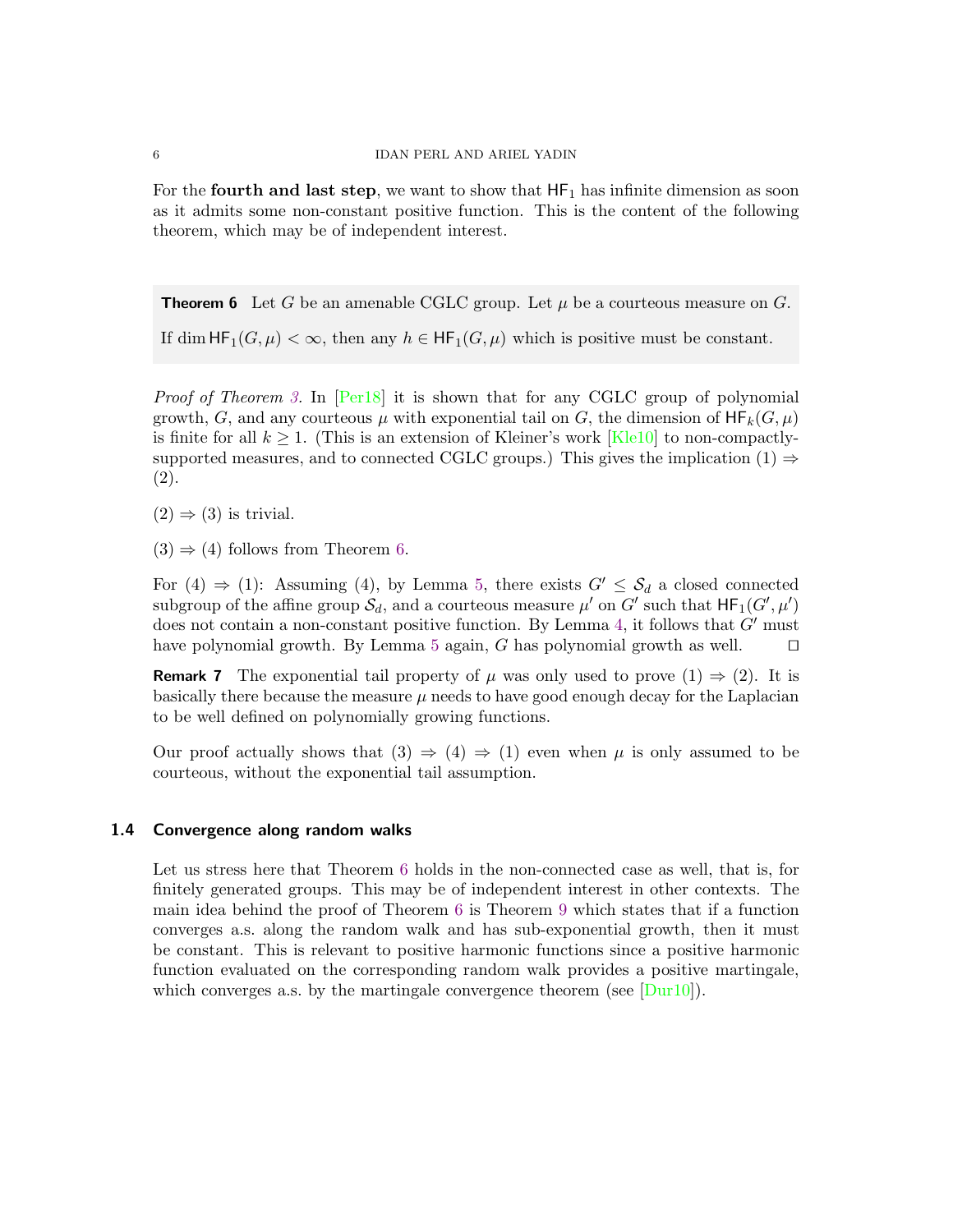**Definition 8** A function  $f : G \to \mathbb{R}$  converges along random walks if the sequence  $(f(xX_t))_t$  converges a.s. for any  $x \in G$ , (where  $(X_t)_t$  is the  $\mu$ -random walk).

For example, as mentioned above, any positive harmonic function converges along random walks. As do bounded harmonic functions. Hence, Theorem [6](#page-5-0) follows from the following theorem, which may be of independent interest.

<span id="page-6-0"></span>**Theorem 9** Let G be an amenable CGLC group and let  $\mu$  be a courteous measure on G. Let  $(X_t)_t$  denote the  $\mu$ -random walk. Let  $f: G \to \mathbb{R}$  be a continuous function such that f converges along random walks. Assume that f has sub-exponential growth; that is,

> $\limsup_{r\to\infty}$ 1  $\frac{1}{r}$  sup  $|x| \leq r$  $\log |f(x)| = 0.$

If dim span $(G.f) < \infty$  then f is constant.

The proof is carried out in Section [3.](#page-13-0)

The assumption of sub-exponential growth in Theorem [9](#page-6-0) is technical, and most probably superfluous. In Section [3](#page-13-0) we will show that in the discrete case, where  $G$  is finitely generated, this assumption is not actually required. We conjecture that the assumption of sub-exponential growth can be removed in the general CGLC case, see Conjecture [13](#page-8-0) below. In addition, although the proof heavily uses the amenability of  $G$ , it is not clear that this is a necessary condition for Theorem [9](#page-6-0) to hold. Again, see the open questions below.

#### 1.5 Further questions

These open questions are motivated by the results mentioned above.

In  $[MPTY17]$  it is shown that for a finitely generated group G and courteous measure  $\mu$  with exponential tail, if dim  $HF_k(G, \mu) < \infty$  then the space  $HF_k(G, \mu)$  is basically the space of harmonic polynomials on G of degree at most  $k$  (see [\[MPTY17\]](#page-17-11) for precise definitions). This proves that  $\dim HF_k(G, \mu) \in \{\infty, d\}$  for some d which depends only on the group G and not on  $\mu$ .

**Conjecture 10** Let G be a CGLC group. Let  $\mu, \nu$  be courteous measures on G with an exponential tail. Then dim  $HF_k(G,\mu) = \dim HF_k(G,\nu)$  for any  $k \geq 0$ .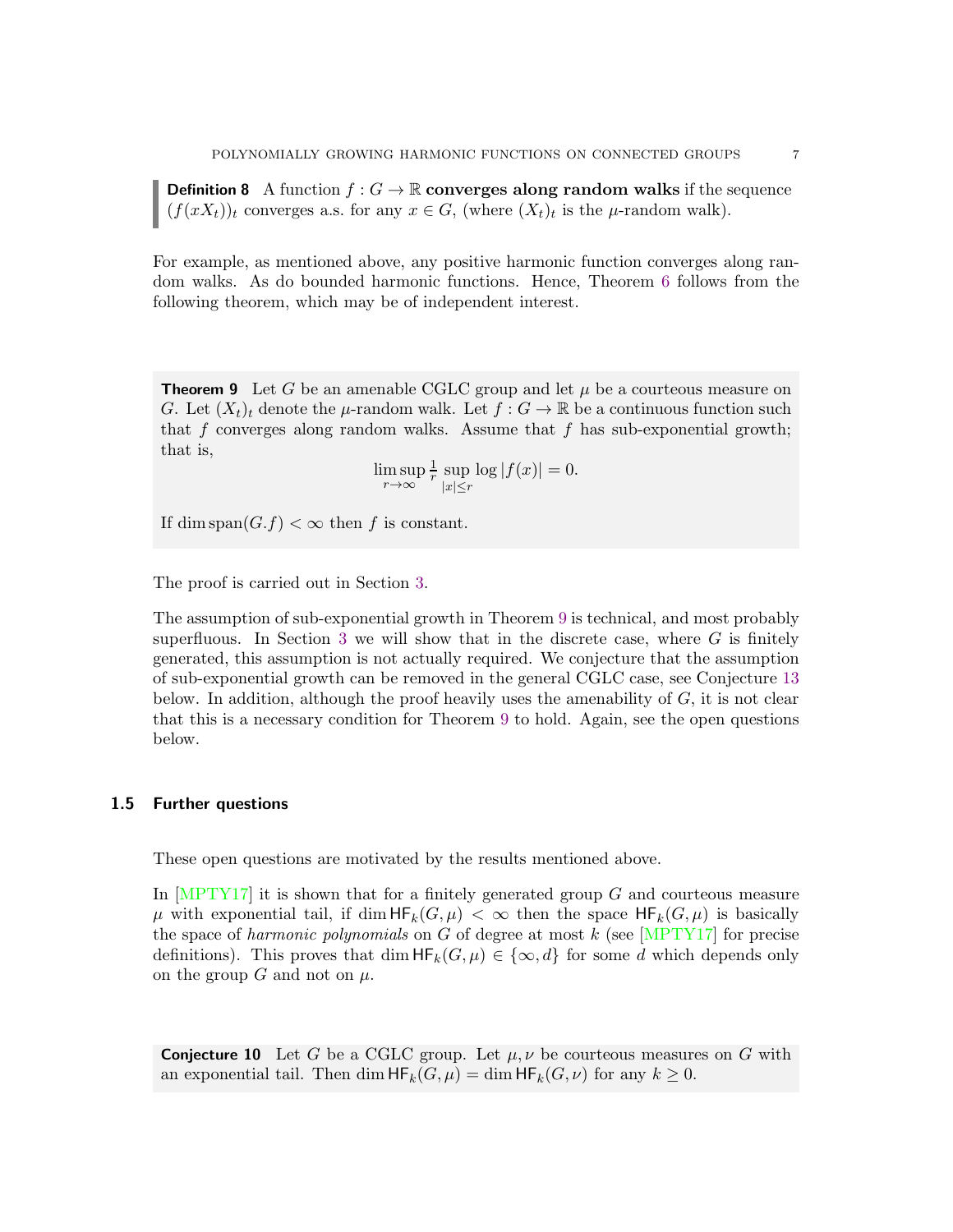Note the we have also included the  $k = 0$  case in the above conjecture, i.e. the space of bounded harmonic functions.

We have seen that the finiteness of the dimension of  $HF_1$  characterizes polynomial growth (at least for connected groups and for solvable groups). In the connected case, the same solvable linear non-nilpotent-by-compact example mentioned above from  $[Bre14]$  shows that one can no longer obtain results analogous to [\[MPTY17\]](#page-17-11), since this group has finite dimensional  $HF_1$  but linear growth harmonic functions which are not polynomials. If the group G is nilpotent however, one can show that functions in  $HF_k$  are polynomials even in the connected case.

**Question 11** Let G be a connected CGLC group. Let  $\mu$  be a courteous measure on G with an exponential tail. Let  $P^k(G)$  denote the space of polynomials of degree at most k on G (see [\[MPTY17\]](#page-17-11)). Fix  $k \geq 1$ . Is it true that  $\mathsf{HF}_k(G,\mu) \subset P^k(G)$  if and only if G is nilpotent?

The results of Choquet & Deny [\[CD60\]](#page-17-4), Raugi [\[Rau04\]](#page-17-5), and Yau [\[Yau75\]](#page-17-6) motivate the question of the existence of non-constant positive harmonic functions on some group. Specifically:

**Question 12** Let G be a CGLC group of non-polynomial growth. Let  $\mu$  be a courteous measure with an exponential tail on G.

Is it true that there exists a positive  $\mu$ -harmonic function that is non-constant?

Is it true that there exists such a function of linear growth?

Let us remark that our proof of Theorem ?? answers the above question affirmatively, in the connected case (see the characterization in Section [1.3\)](#page-3-0). The results of  $[NY16]$ also provide an affirmative answer in the finitely generated solvable case.

It is known that any finitely generated group of exponential growth admits a nonconstant positive harmonic function, as observed in [\[AK17\]](#page-17-18), although the function constructed there may have exponential growth, so does not necessarily belong to  $HF_k$ . For finitely generated groups in general we do not know the answer, even for some specific examples, e.g. the Grigorchuk groups.

Regarding Theorem [9,](#page-6-0) as mentioned above, the condition of sub-exponential growth seems to be superfluous.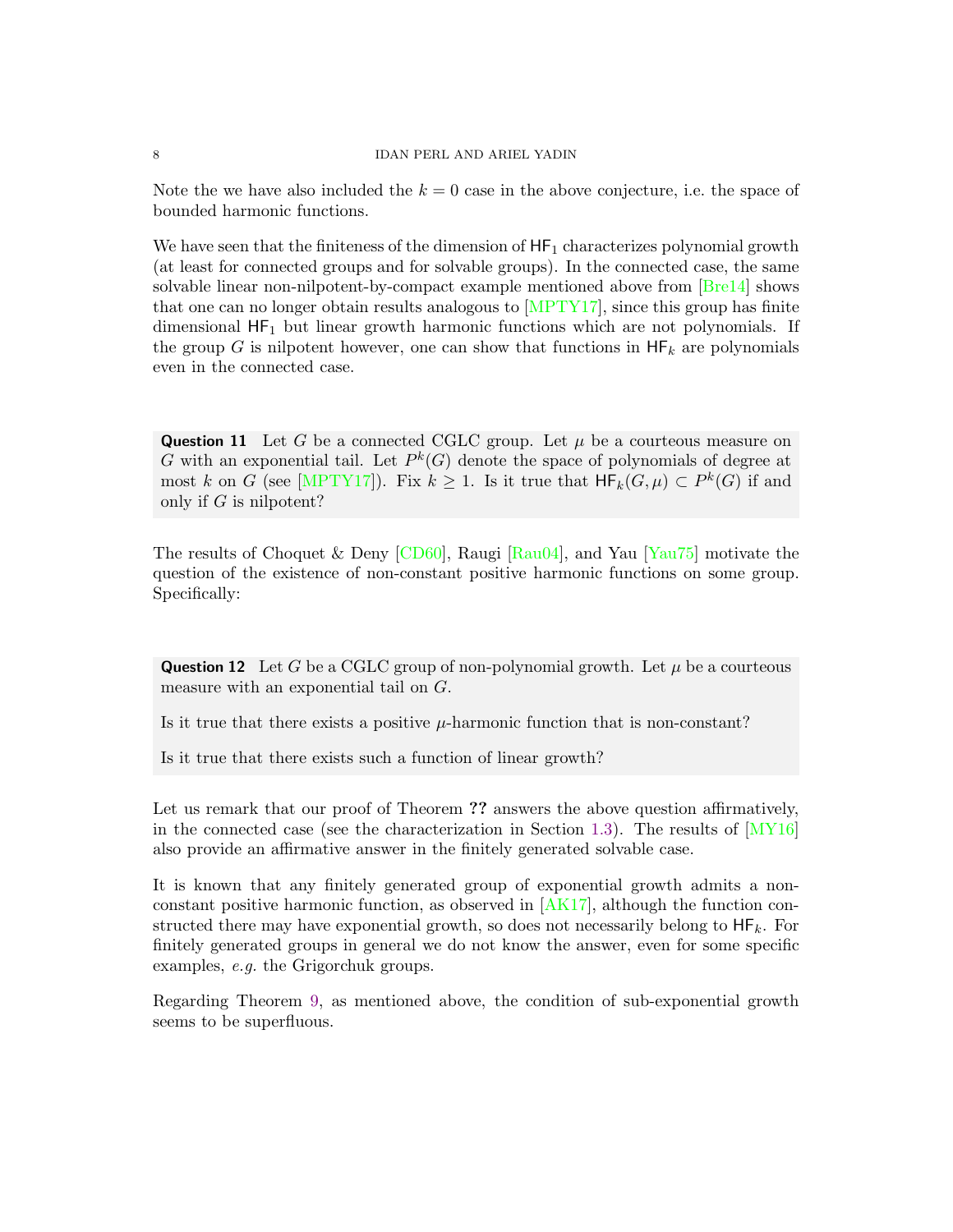<span id="page-8-0"></span>**Conjecture 13** Let G be an amenable CGLC group and  $\mu$  a courteous measure on G. Let  $f: G \to \mathbb{R}$  be a continuous function that converges along random walks.

If dim span $(G.f) < \infty$  then f is constant.

Finally, we only know how to prove Theorem [9](#page-6-0) for amenable groups. It would be quite surprising if this theorem does not hold in the non-amenable case. Precisely:

**Question 14** If G is a CGLC group, is it true that for any continuous function  $f$ :  $G \to \mathbb{R}$  that converges along random walks, if f is non-constant its orbit spans an infinite dimensional space?

### 2 Linear growth positive harmonic function

### 2.1 Stationary measure on  $S_d$

Denote by  $S_d$  the group of affine similarities on  $\mathbb{R}^d$ . An element of  $S_d$  is  $g = (a, k, b)$ where  $a \in (0, \infty), k \in O(d), b \in \mathbb{R}^d$ . Here  $O(d)$  is the group of  $d \times d$  orthogonal real matrices. (Note that in the 1-dimensional case,  $S_1$ , we may omit the k-coordinate). The group's multiplication is defined by

$$
g_1 \cdot g_2 = (a_1, k_1, b_1) \cdot (a_2, k_2, b_2) := (a_1 a_2, k_1 k_2, a_1 k_1 b_2 + b_1).
$$

 $\mathcal{S}_d$  acts from the left on  $\mathbb{R}^d$  by  $(a, k, b).x = akx + b$ . For an element  $g = (a, k, b)$ , let  $a(g) = a.$ 

Let G be a closed subgroup of  $\mathcal{S}_d$ , and let  $\mu$  be a courteous probability measure on G. Let  $\nu$  be a measure on  $\mathbb{R}^d$ , and define

$$
\mu * \nu(A) = \int_G \int_{\mathbb{R}^d} 1_A(g.x) d\nu(x) d\mu(g).
$$

for any measurable set A.

A Radon measure  $\nu$  on  $\mathbb{R}^d$  is called  $\mu$ -stationary if  $\mu * \nu = \nu$ .

**Remark 15** In [\[BBE97\]](#page-17-14) and related texts, a measure satisfying  $\mu * \nu = \nu$  is called  $\mu$ *invariant.* One should be careful to distinguish between invariance of  $\nu$  with respect to convolution with the measure  $\mu$ , and the different notion of a *G*-invariant measure, which means  $q.\nu = \nu$  for all  $q \in G$ . In this text we only deal with the former. In order to avoid confusion, we prefer the terminology stationary.

The existence of a  $\mu$ -stationary Radon measure is shown in [\[BBE97\]](#page-17-14). Namely, we have: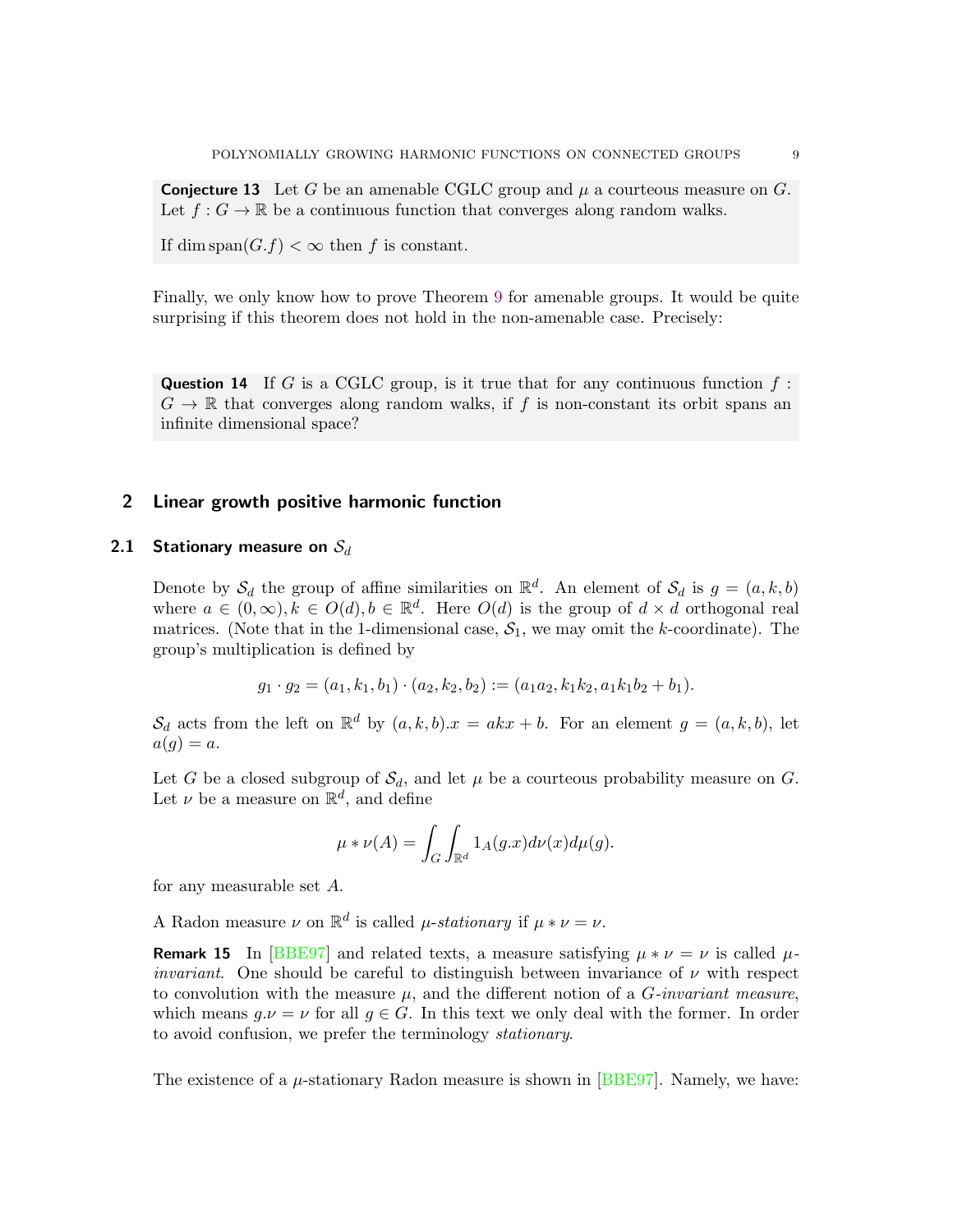**Lemma 16 (Proposition 1.1 in [\[BBE97\]](#page-17-14))** Let G be a closed CGLC subgroup of  $S_d$ , and  $\mu$  a courteous measure on G. Then there exist a  $\mu$ -stationary (unbounded) Radon measure  $\nu$  on  $\mathbb{R}^d$ .

### <span id="page-9-0"></span>2.2 Linear growth harmonic functions

Let  $\nu$  be a  $\mu$ -stationary Radon measure on  $\mathbb{R}^d$ . Let  $\phi : \mathbb{R}^d \to \mathbb{R}$  be a compactly supported function. Define

<span id="page-9-1"></span>(1) 
$$
h(g) := \int_{\mathbb{R}^d} \phi(g.x) d\nu(x).
$$

It is straightforward to check that h is a  $\mu$ -harmonic function on G, because  $\nu$  is  $\mu$ stationary. If  $\phi \geq 0$  then  $h \geq 0$ . If  $\mathbf{1}_{A_1} \leq \phi \leq \mathbf{1}_{A_2}$  for some measurable sets  $A_1 \subset A_2$ , then  $\nu(g.A_1) \leq h(g) \leq \nu(g.A_2)$  for all  $g \in G$ . Also, if  $\phi$  is continuous, then h is continuous as well.

Let  $B = [-1, 1]^d \subset \mathbb{R}^d$ . Fix a compactly supported continuous function  $\phi : \mathbb{R}^d \to \mathbb{R}$  such that  $\mathbf{1}_{(1/2)B} \leq \phi \leq \mathbf{1}_B$ . Define h as in [\(1\)](#page-9-1). By Lemma 2.10 in [\[BE95](#page-17-19)] h is non-constant as soon as G does not have polynomial growth (since  $\nu$  can be chosen so that it is not G-invariant).

We want to show that h has linear growth, *i.e.* that there exists a constant  $c_h > 0$  such that  $h(g) \leq c_h(1+|g|)$  for all  $g \in \tilde{G}$ . By compactness and the continuity of the action, there exists a constant  $M > 1$  such that  $k.B \subset [-M, M]^d$  for all k in the compact symmetric generating set K. By induction, this implies  $g.B \subset [-M^{[g]}, M^{[g]}]^d$  for all  $q \in G$ . Hence, to show linear growth of h, it will be suffice to show that

<span id="page-9-2"></span>(2) 
$$
\nu([-z, z]^d) \le C(1 + \log z) \quad \forall z > 1
$$

for some constant  $C > 0$ . In [\[BB15,](#page-17-15) Proposition 3.1(1)], this is shown for the case of  $d = 1$ . Their proof relies on the total ordering of the real numbers, hence it does not generalize to  $\mathbb{R}^d$  in a straightforward manner. We now use results from [\[BB15\]](#page-17-15) to prove the general d-dimensional case.

Let  $\psi = (a, k, b)$  be a random element generated by the probability measure  $\mu$  on  $\mathcal{S}_{d}$ . We assume the following:

- Recurrence:  $\mathbb{E}[\log(a)] = 0$  and  $\mathbb{P}[a = 1] \neq 1$ .
- Non-degeneracy:  $\mathbb{P}[\psi \cdot x = x] < 1$  for all  $x \in \mathbb{R}^d$ .
- Moment condition:  $\mathbb{E}[(\,|\log(a)| + \log(1+||b||)\,)^3] < \infty$ .

We note that by  $[\text{Eli82}, \text{Gui80}]$ , there exist constants  $C, D > 0$  such that

$$
C^{-1}|\psi| - D < |\log(a)| + \log(1 + ||b||) < C|\psi| + D.
$$

Hence, the above moment condition is equivalent to existence of a third moment of  $\mu$ .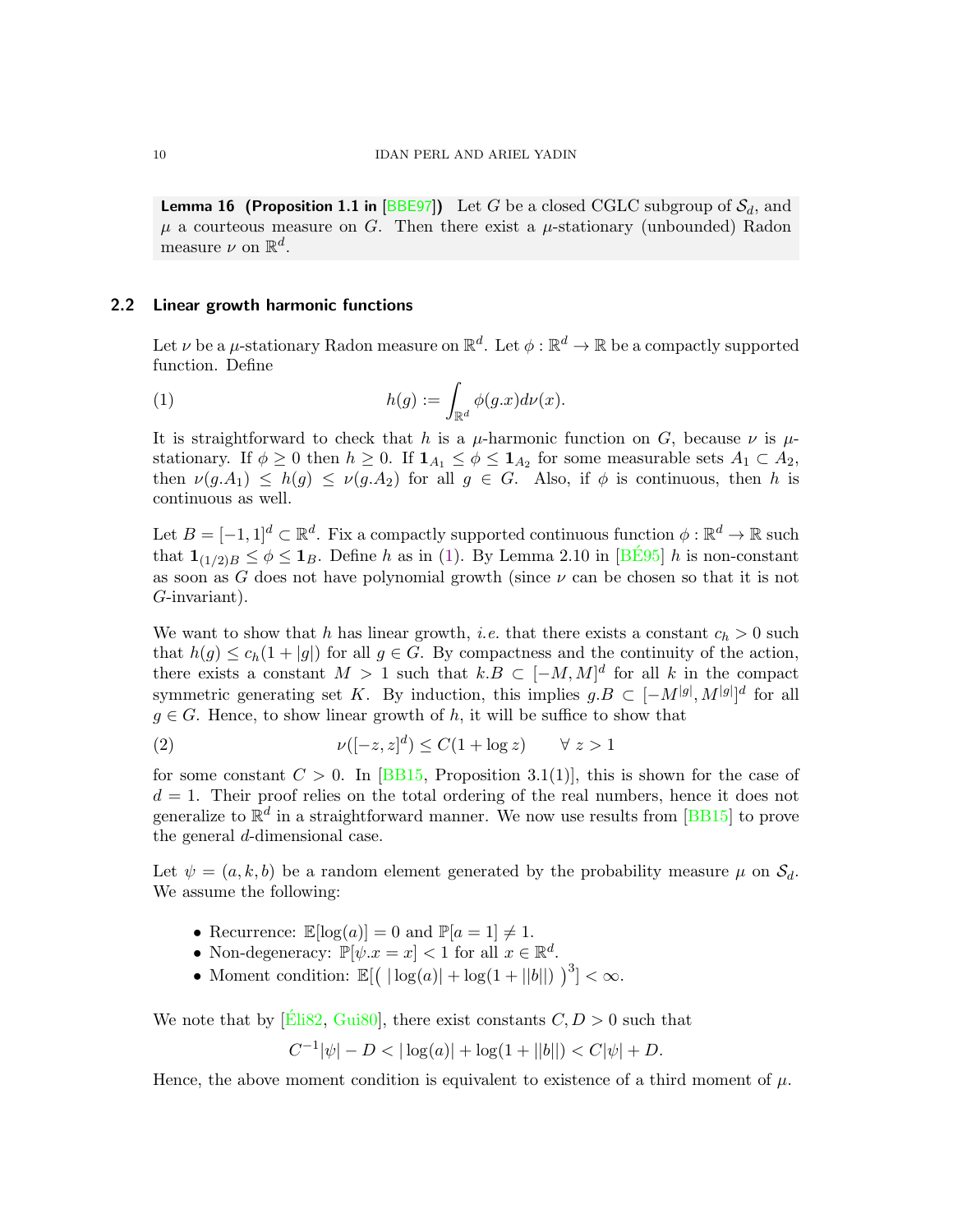In the above, and throughout this section, the  $\|\cdot\|$  norm on  $\mathbb{R}^d$  is the  $L^{\infty}$ -norm; *i.e.*  $||x|| = \max_{1 \leq j \leq d} |x_j|$ .

Next, for an element  $\psi$  as above, we define

(3)  $g_{\psi} := (a, \max\{||b||, 1\}) \in S_1.$ 

We denote by  $(\psi_t)_{t\geq 0}$  a sequence of i.i.d.  $\mu$  random elements, and abbreviate by  $(g_t)_{t\geq 0}$ the induced sequence  $(g_{\psi_t})_{t\geq 0}$ . For an element  $g = (a, b) \in S_1$ , denote  $a(g) = a, b(g) = b$ . Finally, we define  $R_0 = 0$  and  $\Psi_0 = (1, I, 0)$  as the identity element in  $S_d$ , as well as

 $R_t = g_1 \cdots g_t \qquad \qquad \Phi_t = \psi_1 \cdots \psi_t.$ 

Note that

(4) 
$$
b(R_{t+1}) = a(R_t)b(g_{t+1}) + b(R_t),
$$

which implies that also

<span id="page-10-0"></span>(5)  $||\Phi_t.x|| \leq R_t ||x|| \quad \forall x \in \mathbb{R}^d.$ 

<span id="page-10-1"></span>**Lemma 17** Let  $U, V$  be two compact Borel subsets of  $\mathbb{R}^d$ . Define  $T = T_{U,V} := \inf\{t \ge 0 \; : \; \Phi_t.U \subset V\}.$ 

Then,

$$
\nu(V) \ge \mathbb{P}[T < \infty] \cdot \nu(U).
$$

*Proof.* Let  $M_t := \nu(\Phi_t^{-1} \cdot V)$ . Because  $\nu$  is  $\mu$ -stationary, this process is a (positive) martingale. Indeed,

$$
\mathbb{E}[M_{t+1} | \Phi_0, \dots, \Phi_t] = \int d\mu(\psi) \nu(\psi^{-1} \Phi_t^{-1} . V) = \mu * \nu(\Phi_t^{-1} . V) = \nu(\Phi_t^{-1} . V) = M_t.
$$

For any  $t > 0$ , by the Optional Stopping Theorem (see *e.g.* [\[Dur10\]](#page-17-17)) at time  $T \wedge t$ , we have that

$$
\nu(V) = M_0 = \mathbb{E}[M_{T \wedge t}] \ge \mathbb{E}[M_T \mathbf{1}_{\{T < t\}}] \ge \nu(U) \cdot \mathbb{P}[T < t],
$$

where we have used that  $U \subset \Phi_T^{-1}$  V a.s.

Sending  $t \to \infty$  completes the proof. □

<span id="page-10-2"></span>**Lemma 18** Fix a constant 
$$
k_0 > 1
$$
. Define the following subsets of  $S_1$ :  
\n
$$
V_0 = \{(a, b) : k_0^{-1} \le a \le k_0, |b| \le k_0 \},
$$
\n
$$
V_z = V_0 \cdot (z^{-1}, 0) = \{(a, b) : k_0^{-1} \cdot z^{-1} \le a \le k_0 \cdot z^{-1}, |b| \le k_0 \}.
$$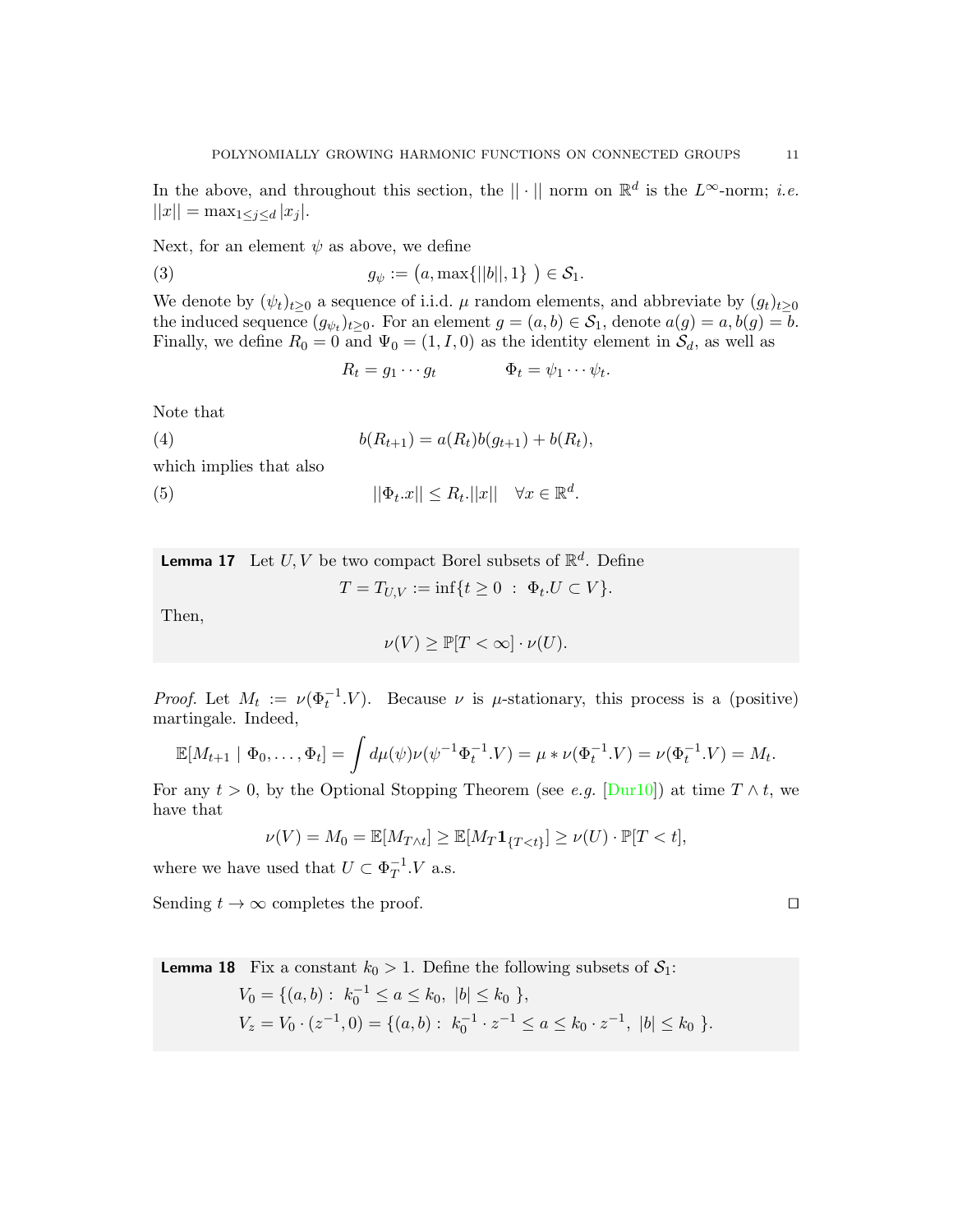We have

$$
\nu([-2k_0, 2k_0]^d) \geq \mathbb{P}[T_{V_z} < \infty] \cdot \nu([-z, z]^d),
$$

where  $T_{V_z} = \inf\{t : R_t \in V_z\}.$ 

*Proof.* Note that if  $R_t \in V_z$  and  $x \in \mathbb{R}^d$  satisfies  $||x|| \leq z$ , then  $R_t$ . $||x|| \leq 2k_0$ , and thus by [\(5\)](#page-10-0), we have  $||\Phi_t(x)|| \leq 2k_0$ . So if we take  $V = [-2k_0, 2k_0]^d$  and  $U = [-z, z]^d$ , we get that  $T_{V_z} \geq T_{U,V}$ . Applying Lemma [17,](#page-10-1)

$$
\nu(V) \geq \mathbb{P}[T_{U,V} < \infty] \cdot \nu(U) \geq \mathbb{P}[T_{V_z} < \infty] \cdot \nu(U).
$$

*Proof of Lemma [4.](#page-4-2)* Lemma 3.4(2) in [\[BB15\]](#page-17-15) states that under our assumptions on  $\mu$ , there exists some  $k_0 > 1$  and  $\delta > 0$ , such that for  $V_0, V_z$  as in Lemma [18,](#page-10-2) we have for all  $z \geq 1$ ,

$$
\mathbb{P}[T_{V_z} < \infty] > \frac{\delta}{1 + \log z}.
$$

Plugging this into Lemma [18,](#page-10-2) we arrive at

$$
\nu([-z, z]^d) \le \nu([-2k_0, 2k_0]^d) \cdot \frac{1 + \log z}{\delta},
$$

<span id="page-11-0"></span>for all  $z \geq 1$ . This proves [\(2\)](#page-9-2), which is sufficient to obtain Lemma [4,](#page-4-2) as remarked above (before  $(2)$ ). □

## 2.3 From locally compact groups to  $S_d$ .

In this section we will overview the reduction from general CGLC connected groups to the case of closed subgroups of  $S_d$ .

Let G be a connected CGLC group, and  $\mu$  a courteous measure on G. Let  $(X_t)_{t\geq0}$ be a  $\mu$ -random walk on G, *i.e.*  $X_0 = 1$  and the increments  $X_t^{-1} X_{t+1}$  are independent  $\mu$ -random variables. Let  $H \leq G$  be a finite-index subgroup, and define the return time to H by  $\tau_H = \inf\{t : X_t \in H\}$ . It is well known that since H is of finite index,  $\tau_H$  is almost surely finite. Define the *hitting measure*  $\mu$ <sub>H</sub> on H by

$$
\mu_H(A) = \mathbb{P}[X_{\tau_H} \in A].
$$

In  $[BES5]$ , it is shown that  $\mu_H$  is a courteous measure on H. It is then shown, that if  $f_H$  is a  $\mu$ <sub>H</sub>-harmonic function on H, then  $f(g) := \mathbb{E}[f_H(X_{\tau_H}) | X_0 = g]$  is a  $\mu$ -harmonic function on  $G$ . In fact, we have:

**Proposition 19 (** $\overline{BE95}$  Lemma 3.4,  $\overline{MY16}$  Proposition 3.4) Let G be a CGLC group,  $\mu$ a courteous measure, and  $H$  a finite index subgroup. Then  $\mu$ <sub>H</sub> is a courteous measure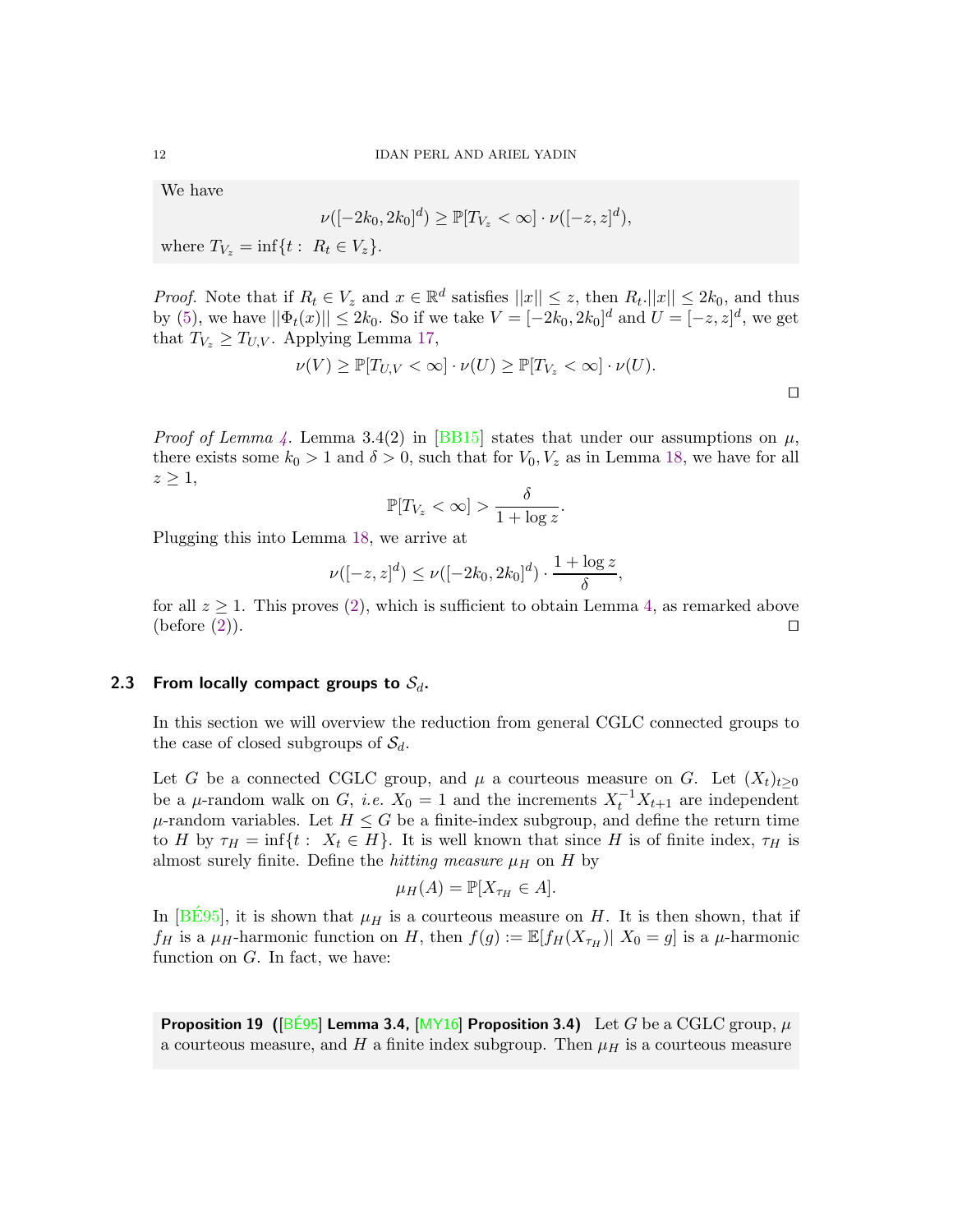on H. Moreover, for any k the restriction map  $f \mapsto f|_H$  is a linear isomorphism from  $HF_k(G, \mu)$  to  $HF_k(H, \mu)$ .

Put simply, by passing to a finite index subgroup, the space of harmonic function of polynomial growth of degree at most  $k$  is essentially the same. This proposition indicates that courteous measures provide a suitable framework to prove Conjecture [2.](#page-1-0)

One can also pass to a continuous image of the group. Let  $\pi: G \to Q$  be a continuous surjective homomorphism. In  $\left[\underline{B\dot{E}95}, \underline{L\dot{E}95}, \underline{L\dot{E}95}, \underline{L\dot{E}95}, \underline{L\dot{E}95}, \underline{L\dot{E}95}, \underline{L\dot{E}95}, \underline{L\dot{E}95}, \underline{L\dot{E}95}, \underline{L\dot{E}95}, \underline{L\dot{E}95}, \underline{L\dot{E}95}, \underline{L\dot{E}95}, \underline{L\dot{E}95}, \underline{L\dot{E}95}, \underline{L\dot{E}9$ G then  $\mu_Q := \mu \circ \pi^{-1}$  is courteous on Q. It is then straightforward to show that if  $f_Q$ is a  $\mu_Q$ -harmonic function with linear growth on Q, then  $f = f_Q \circ \pi$  is a  $\mu$ -harmonic function with linear growth on G.

By the above, we may freely pass to finite-index subgroups and quotients, as long as the growth does not change.

*Proof of Lemma [5.](#page-4-1)* A theorem of Yamabe and Gleason (see e.g.  $[MZ18]$ ) tells us that since G is connected, for any open neighborhood U of the identity in  $G$ , we may find a compact normal subgroup  $K \subset U$ , such that  $G/K$  is a Lie group. Since K is compact,  $G/K$  and G have the same growth. So we may, without loss of generality, assume that G is a connected Lie group.

Using the Yamabe-Gleason theorem, Jenkins proves in  $\text{[Jan73]}$  that G must have either polynomial growth or exponential growth.

If G has polynomial growth, then we can just take  $G' \leq S_1$  to be isomorphic to R, with  $\mu'$  uniform on the isomorphic copy of  $[-1,1]$ . In this case it is not difficult to prove that  $HF_1(G',\mu')$  is just the space of affine transformations, so dim  $HF_1(G',\mu')=2$  and there are no non-constant positive harmonic functions.

So assume that G has exponential growth.

We now proceed similarly to the proof of Theorem 1.4 in  $\sqrt{BES}$ :

As a connected Lie group of exponential growth, Lemma 3.10 in  $[\overline{\text{BÉ95}}]$  tells us that we may find a homomorphism  $\pi: G \to \mathsf{GL}(\mathbb{R}^d)$  such that  $\pi(G)$  has exponential growth. As a homomorphic image of G, the dimension of  $HF_1$  on  $\pi(G)$  cannot increase, as mentioned above. So we may further assume without loss of generality that  $G$  is a connected closed subgroup of  $\mathsf{GL}(\mathbb{R}^d)$ , that has exponential growth.

If G is non-amenable, it admits non-constant bounded harmonic functions, as is well known (see e.g.  $[\overline{\text{BE95}}]$ , Theorem 1.1.). So assume that G is amenable. In this case, by Proposition 3.9 in  $\overline{BES5}$  (see also  $\overline{BES5}$ , Definition 3.5) there exist a finite-index normal subgroup  $H \triangleleft G$ , and a homomorphism  $\rho : H \to \mathcal{S}_d$  such that  $\rho(H)$  has exponential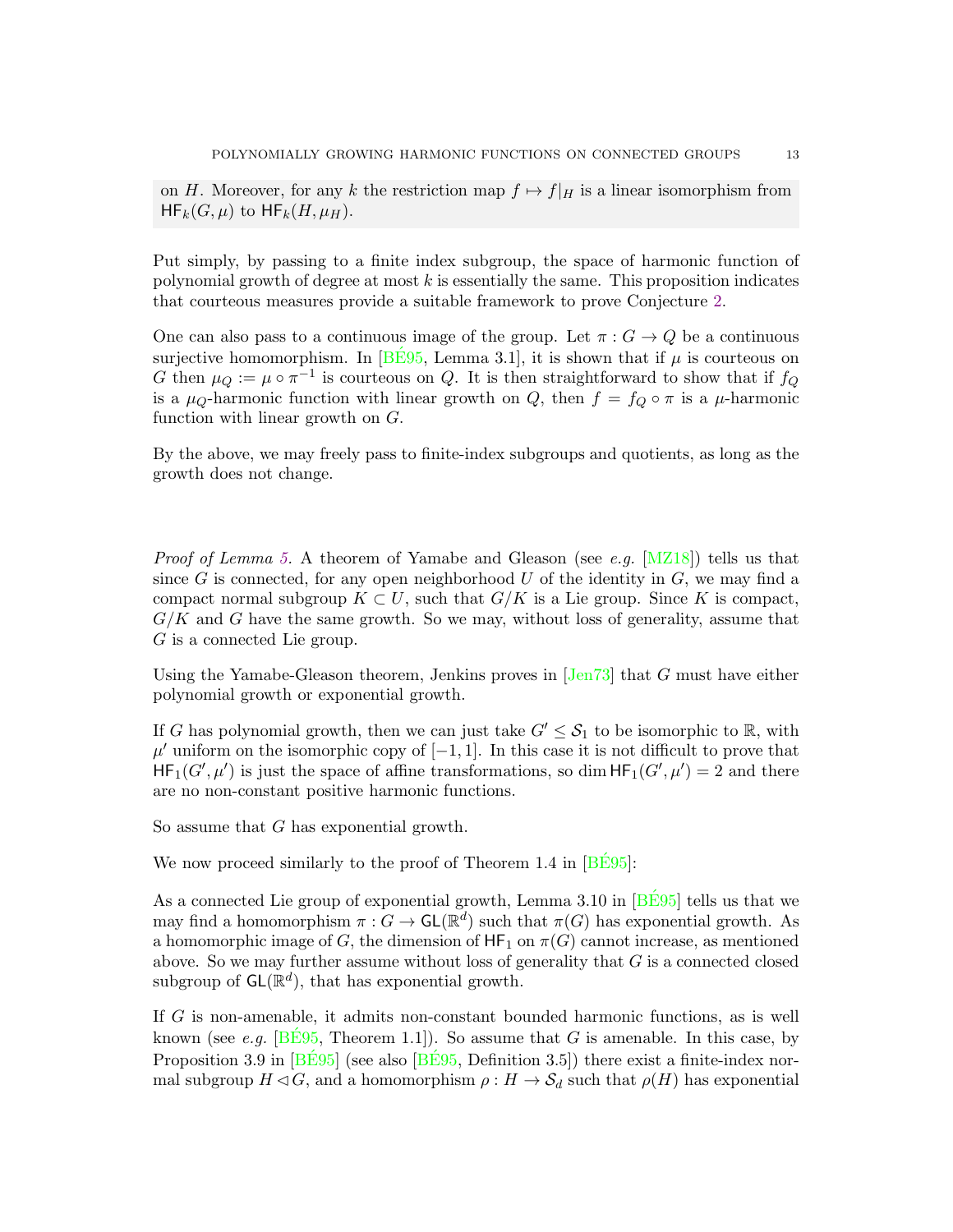growth. Because H has finite index in G, we get that the dimension of  $HF_1(H, \mu_H)$  and  $HF_1(G, \mu)$  are the same, completing the proof. □

# <span id="page-13-0"></span>3 Infinite dimensional orbit

In this section we prove Theorem [9.](#page-6-0)

<span id="page-13-2"></span>**Lemma 20** Let G be a CGLC group and let  $\mu$  be a courteous measure on G. Let  $H \leq G$  be a subgroup of finite index and let  $\mu_H$  be the hitting measure.

If  $f : G \to \mathbb{R}$  converges along random walks (with respect to  $\mu$ ) then the restriction  $f|_H$  converges along random walks (with respect to  $\mu_H$ ).

*Proof.* Let  $(X_t)_t$  be a  $\mu$ -random walk started at  $X_0 = y \in H$ . Let  $\tau_0 = 0$  and let  $\tau_{n+1} = \inf\{t \geq \tau_n + 1 : X_t \in H\}$  be the successive return times to H. So  $(Y_n := X_{\tau_n})_n$ is a  $\mu_H$ -random walk started at  $Y_0 = y$ .

Since  $(f(X_t))_t$  converges a.s., also  $(f(Y_n))_n$  converges a.s. as a sub-sequence. This holds for arbitrary  $y \in H$  completing the proof. □

<span id="page-13-1"></span>**Lemma 21** Let G be a compact group and  $\mu$  a courteous measure on G.

If  $f : G \to \mathbb{R}$  is a continuous function that converges along random walks then f is constant.

*Proof.* Assume for a contradiction that f is non-constant. Let  $x \in G$  be such that  $f(x) \neq f(1)$ . f is continuous, so we may choose two open neighborhoods  $x \in U, 1 \in V$ such that

$$
\sup_{z \in U} |f(x) - f(z)| < \frac{1}{2}|f(x) - f(1)| \qquad \text{and} \qquad \sup_{y \in V} |f(1) - f(y)| < \frac{1}{2}|f(x) - f(1)|.
$$

Specifically,  $V \cap U = \emptyset$  and  $U, V$  have positive Haar measure. Also, for any  $z \in U, y \in V$ we have  $f(z) \neq f(y)$ .

Now, the ergodic theorem tells us that for any measurable subset  $A \subset G$  we have that 1  $\frac{1}{t}$ **1**<sub>{A}</sub>( $X_t$ )  $\to \lambda(A)$  a.s. where  $\lambda$  is the normalized Haar probability measure on G. Thus, a.s. the sequence  $(f(X_t)_t)$  contains an accumulation points in any open set of positive Haar measure, contradicting convergence along random walks. ⊓⊔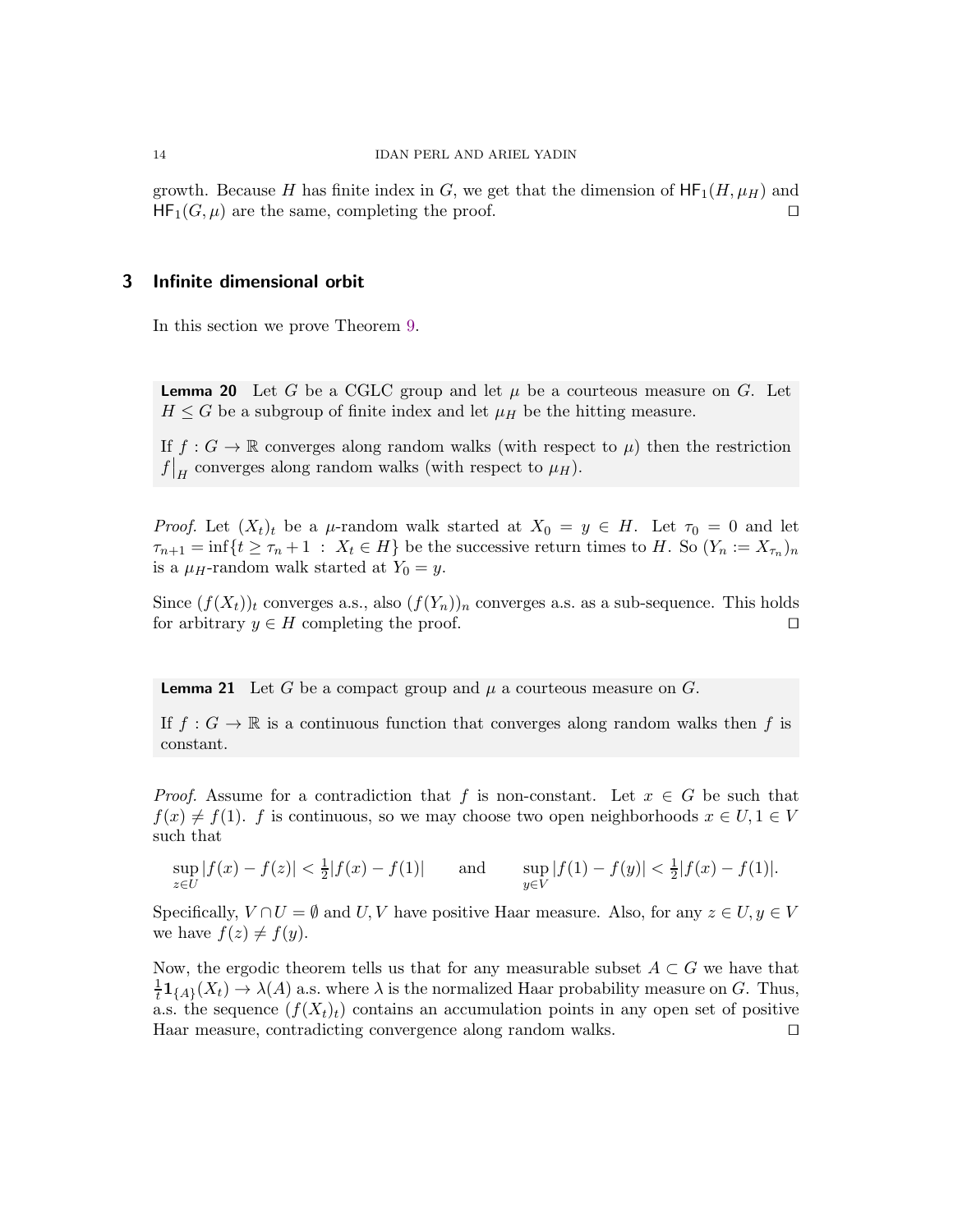<span id="page-14-0"></span>**Lemma 22** Let G be an amenable CGLC group and let  $\mu$  be a courteous measure on G. Let  $f: G \to \mathbb{R}$  be a continuous function that converges along random walks.

Assume that there exists a co-compact normal subgroup  $H \triangleleft G$  such that H acts trivially on f.

Then, f is constant.

*Proof.* Since H acts trivially on f, this induces a continuous function on the compact group  $G/H$  via  $f(Hx) = f(x)$ . If we consider the projected random walk (*i.e.* the process  $(HX_t)_t$ ) on this compact group, then  $\bar{f}$  converges along random walks (because f does). Thus, by Lemma [21](#page-13-1)  $\bar{f}$  is constant. This implies that f is constant as well.  $\Box$ 

We require the notion of a type  $S$  action following  $\sqrt{BES95}$ .

**Definition 23** Let  $\rho$ :  $G \to GL(V)$  be an action of G on a finite-dimensional real vector space V. We say that this action is of type  $S$  if there exists a compact subgroup K of  $GL(V)$ , a continuous homomorphism  $k: G \to K$  and a continuous homomorphism  $a: G \to (0,\infty)$  such that  $\rho(g) = a(g)k(g)$  for all  $g \in G$ .

*Proof of Theorem [9.](#page-6-0)* We will denote  $X_{t+1} = X_t U_{t+1}$  for  $(U_t)_{t>1}$  i.i.d.- $\mu$  random steps.

Let  $V = \text{span}(G, f)$  and assume that  $\dim V = d < \infty$ . Note that  $(h(xX_t))_t$  converges for all  $h \in V$ . Since functions in V factor through the kernel of the G-action, we may assume that  $G \leq GL(V)$ .

Under this assumption,  $G$  is now an amenable linear group. A result by Guivarc'h [\[Gui73\]](#page-17-23) states that there exists a finite index normal subgroup  $G'$  of  $G$ , for which there is a finite sequence  $\{0\} = V_0 \subset V_1 \subset ... V_n = V \cong \mathbb{R}^d$  of G'-invariant linear subspaces of V such that the action of G' on each  $V_{i+1}/V_i$  is of type S. By Lemma [20,](#page-13-2) we may, without loss of generality, pass to the finite index subgroup, since we are only required to prove that  $G'$  acts trivially on  $f$ , due to Lemma [22.](#page-14-0) So we assume that a sequence  ${0} = V_0 \subset V_1 \subset ... V_n = V$  exists with respect to G. Specifically, by an appropriate choice of basis  $B$  we have

<span id="page-14-1"></span>(6) 
$$
[x]_B = \begin{pmatrix} a_1(x)k_1(x) & x_{12} & \cdots & x_{1n} \\ 0 & a_2(x)k_2(x) & \cdots & x_{2n} \\ \vdots & \vdots & \ddots & \vdots \\ 0 & \cdots & a_n(x)k_n(x) \end{pmatrix}
$$

where  $k_i: G \to K_i \subset GL(\mathbb{R}^d)$  and  $a_i: G \to (0, \infty)$  are homomorphisms and  $K_i$  is a compact subgroup of  $\text{GL}(\mathbb{R}^d)$ .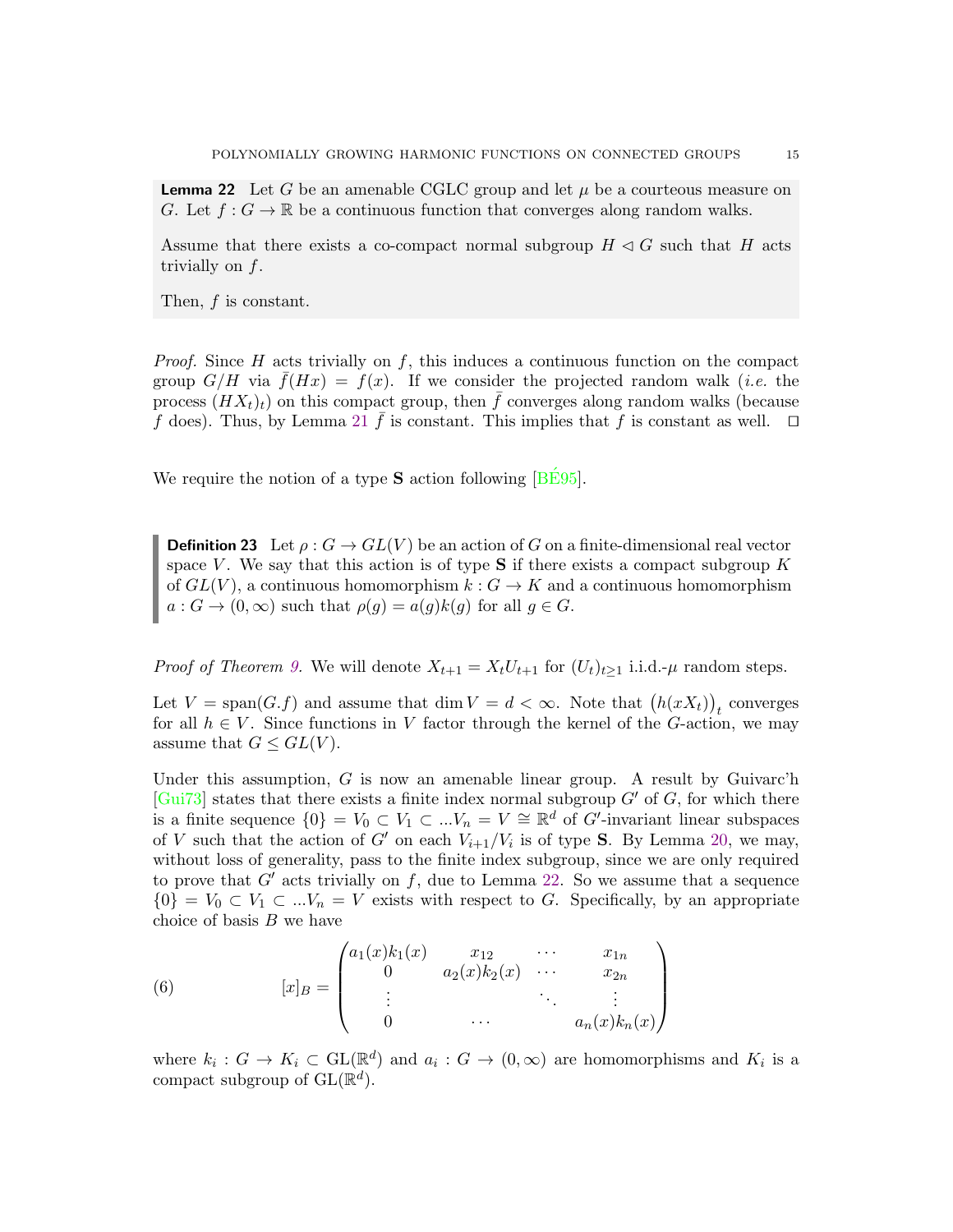Let  $H \triangleleft G$  be the kernel of the homomorphism  $x \mapsto (k_1(x), \ldots, k_n(x))$ . So  $G/H$  is isomorphic to the compact group  $k_1(G) \times \cdots \times k_n(G)$ . Also, for any  $x \in H$  we have that  $k_i(x) = I.$ 

**Step I.** First we show that  $V_1$  is the space of constant functions (so G acts trivially on  $V_1$ ).

For any  $x \in G$  and  $h \in V_1$  we have

$$
[x.h]_B = [x]_B [h]_B = a_1(x)k_1(x)[h]_B.
$$

This is a slight abuse of notation, since we regard  $a_1(x)k_1(x)$  as acting on the whole space  $\mathbb{R}^d$ , by identifying

(7) 
$$
a_j(x)k_j(x) = \begin{pmatrix} I & 0 & 0 & \cdots & 0 \\ 0 & \ddots & \cdots & & 0 \\ \vdots & & a_j(x)k_j(x) & & \vdots \\ \vdots & & & \ddots & \vdots \\ 0 & \cdots & & 0 & I \end{pmatrix}
$$

Consider  $\langle \cdot, \cdot \rangle$ , the inner product on  $\mathbb{R}^d$ . For any  $y \in G$  the map  $h \mapsto h(y)$  is a linear functional on V, so by the Riesz representation theorem there exists  $v_y \in \mathbb{R}^d$  such that  $\langle [h]_B, v_y \rangle = h(y)$  for all  $h \in V$ .

Let  $h \in V_1$  be any function. Then for any  $x \in H$  and  $y \in G$ , since  $k_1(x) = I$ ,

$$
h(x) = x^{-1}.h(y) = a_1(x)^{-1} \cdot \langle [h]_B, v_y \rangle = a_1(x)^{-1} \cdot h(y).
$$

Thus, for any  $x \in H$  we have  $h(x^{-n}) = a_1(x)^n h(1)$ . Because we assumed that h grows sub-exponentially, this implies that  $a_1(x) = 1$  for all  $x \in H$ . So H acts trivially on any  $h \in V_1$ . By Lemma [22](#page-14-0) this implies that  $V_1$  is the space of constant functions.

**Step II.** We now show that H acts trivially on  $V_2$ . (If  $d = 1$  this step is redundant, since we have already shown that  $V = V_1$  is the space of constant functions).

Let  $h \in V_2$ . Let  $\delta_1 \in \mathbb{R}^d$  be the vector with 1 in the first coordinate and 0 elsewhere. Note that since  $V_1$  is the space of constant functions,  $\delta_1 \perp v_y - v_1$  for all  $y \in G$ .

For all  $x \in G$  we have

$$
[x.h]_B = a_2(x) \cdot k_2(x)[h]_B + \langle (0, x_{12}, \dots, x_{1n}), [h]_B \rangle \cdot \delta_1.
$$

The important observation here is that the coefficient of  $\delta_1$  above depends only on x and not on the specific point of evaluation of the function  $\delta_1$ . So if  $x \in H$  then for any  $y \in G$ ,

$$
h(xy) - h(x) = a_2(x)^{-1} \cdot \langle [h]_B, v_y - v_1 \rangle = a_2(x)^{-1} (h(y) - h(1)).
$$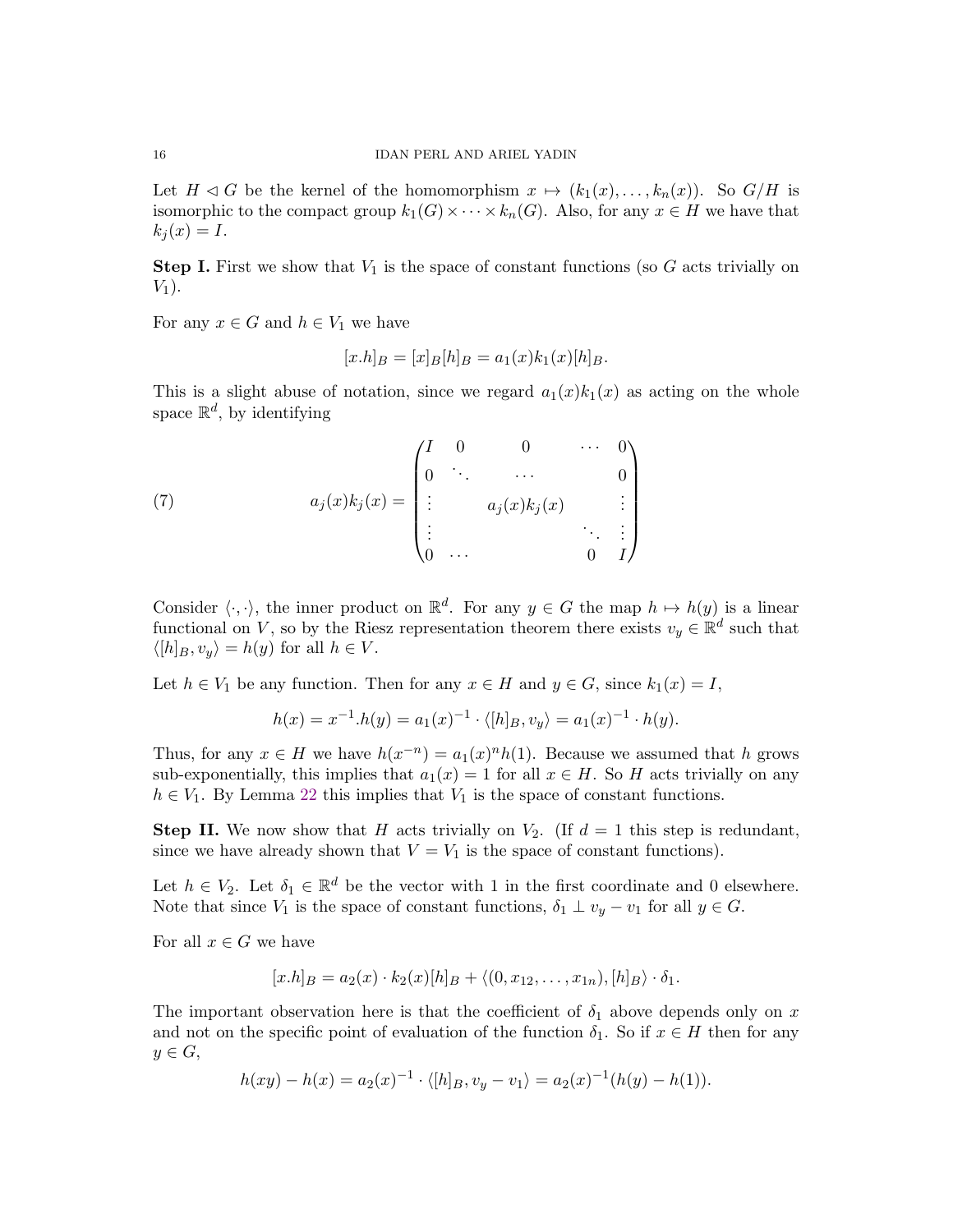This implies that for any  $x \in H$ ,

$$
h(x^{-n}) - h(1) = \sum_{j=0}^{n-1} a_2(x)^j \cdot (h(x^{-1}) - h(1)) = \frac{a_2(x)^{n-1}}{a_2(x)-1} \cdot (h(x^{-1}) - h(1)).
$$

As before, since we assumed that h has sub-exponential growth, this implies that  $a_2(x) =$ 1 for any  $x \in H$ , which is to say that H acts trivially on any  $h \in V_2$ .

Thus, by Lemma [22](#page-14-0) any  $h \in V_2$  is constant, implying that G acts trivially on  $V_2$ .

**Conclusion.** Since  $V_2$  is the space of constant functions, it must be that actually  $d = 1$ and  $V_1 = V$  is the space of constant functions, and that originally in [\(6\)](#page-14-1) the matrices were all the identity matrix. This shows that  $G$  acts trivially on the orbit of  $f$  and specifically on f.  $□$ 

Following the statement of Theorem [9](#page-6-0) we remarked that in the case where  $G$  is finitely generated this theorem holds without the sub-exponential growth assumption. Since the proof is almost identical we only sketch the proof of this observation.

Sketch of proof. As in the proof of Theorem [9](#page-6-0) we arrive at a representation as in [\(6\)](#page-14-1). Setting H to be the co-compact subgroup which is the kernel of the map  $x \mapsto$  $(k_1(x), \ldots, k_n(x))$ , we find that H is of finite index (because the compact group  $k_1(G)$  ×  $\cdots \times k_n(G)$  is actually finitely generated in this case, and thus finite).

Thus, by Lemma [20,](#page-13-2) we may pass to the subgroup  $H$  instead of  $G$ . Then, the same reasoning as in Step I of the proof above gives that for any  $h \in V_1$ , we have  $h(X_t) =$  $a_1(X_t)^{-1} \cdot h(1)$ . Thus,  $\log \frac{h(X_t)}{h(1)}$  is a symmetric random walk on the additive group R. Such a random walk can only converge if it is degenerate (see  $\text{[Dur10]}$  $\text{[Dur10]}$  $\text{[Dur10]}$ ); that is, if  $h(X_t) = h(1)$  a.s. for all t. Because  $\mu$  is adapted this implies that h is constant.

Once establishing that  $V_1$  is the constant functions, as in Step II of the proof of Theorem [9,](#page-6-0) we arrive at

<span id="page-16-0"></span>(8) 
$$
h(X_t y) - h(X_t) = a_2(X_t)^{-1} \cdot (h(y) - h(1))
$$

for any y and any t, and for any  $h \in V_2$ . Now, for a fixed y there exist  $n \in \mathbb{N}$  and  $\alpha > 0$ such that  $\mu^n(y) > \alpha$ . Thus, as  $t \to \infty$  for any  $\varepsilon > 0$ ,

$$
\alpha \cdot \mathbb{P}[|h(X_t y) - h(X_t)| > \varepsilon] \le \mathbb{P}[|h(X_{t+n}) - h(X_t)| > \varepsilon] \to 0.
$$

That is, the left hand side of [\(8\)](#page-16-0) converges to 0 in probability. However, as before,  $(\log a_2(X_t))_t$  is a symmetric random walk on  $\mathbb R$ , implying that it can only converge if it is degenerate. So it must be that  $a_2 \equiv 1$  and we arrive at  $h(xy) - h(x) = h(y) - h(1)$  for all  $x, y \in H$ . This implies that  $h - h(1)$  is a homomorphism from H into the additive group  $\mathbb R$ . Specifically,  $(h(X_t)-h(1))_t$  forms a symmetric random walk on  $\mathbb R$ , and because this random walk must converge a.s., we obtain as before that h is constant.  $□$